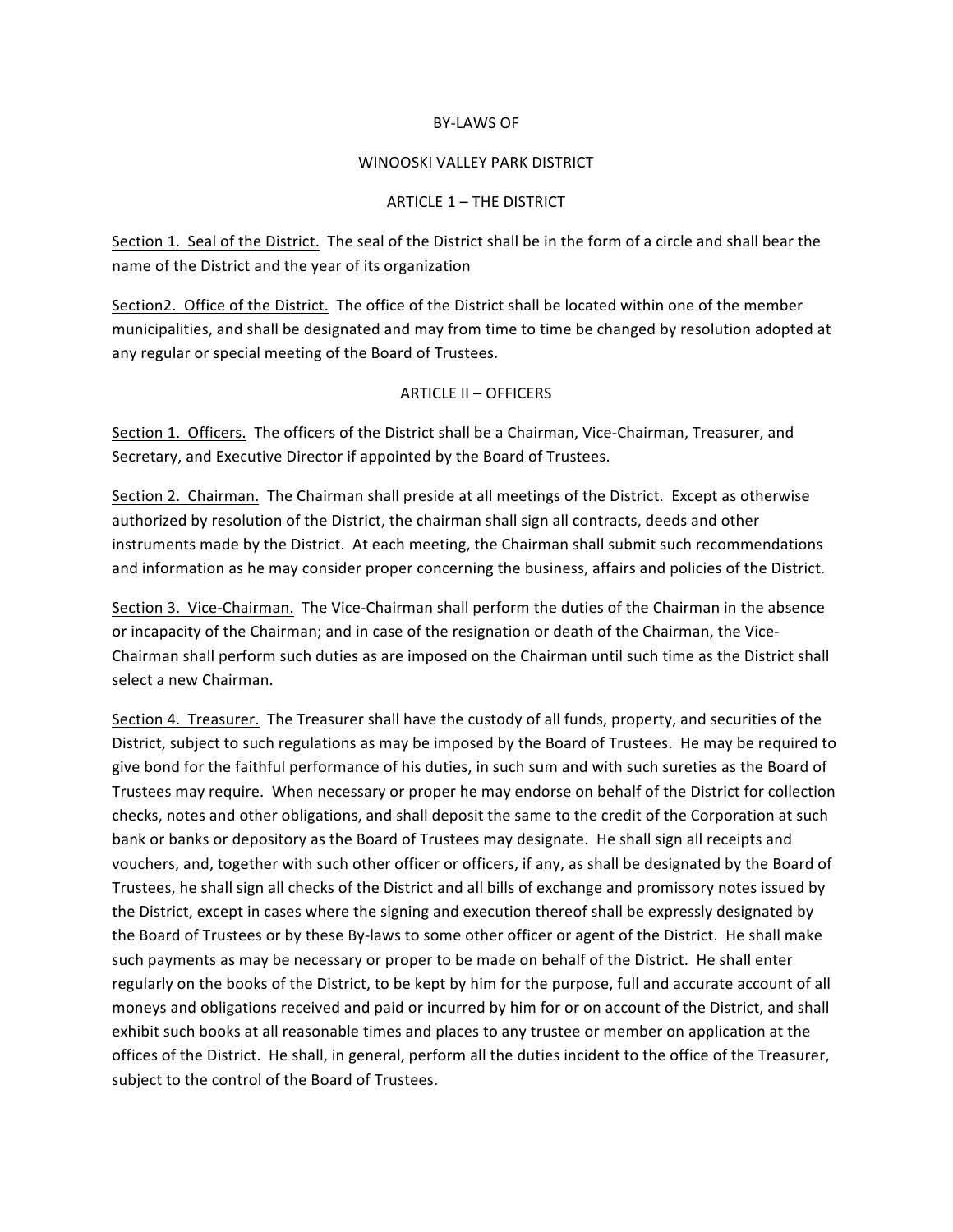Section 5. Secretary. The Secretary shall keep the records of the District, shall act as secretary of the meetings of the District and record all votes, and shall keep a record of the proceedings of the District in a journal of proceedings to be kept for such purpose, and shall perform all duties incident to his office. He shall keep in safe custody the seal of the District and shall have power to affix such seal to all contracts and instruments authorized to be executed by the District.

Section 6. Additional Duties. The officers of the District shall perform such other duties and functions as may from time to time be required by the District or the by-laws or rules and regulations of the District.

Section 7. Election of Officers. The above officers shall be elected at the annual meeting of the District from among the members of the Board of Trustees, and shall hold office for one year or until their successors are elected and qualified.

Section 8. Vacancies. Should any of the above offices become vacant, the District shall elect a successor at the next regular meeting of the Board of Trustees, and such election shall be for the unexpired term of said office.

Section 9. Additional Personnel. The District may from time to time, through its Board of Trustees, employ such personnel as it deems necessary to exercise its powers, duties, and functions as prescribed by the agreement of the member towns establishing the District or all other laws of the State of Vermont applicable hereto. Their selection and compensation shall be determined by the Board of Trustees.

# ARTICLE III - MEETINGS

Section 1. Annual Meeting. The annual meeting of the Board of Trustees shall be held at the office of the District (or at such other place as may be designated by the Chairman) on the  $2^{nd}$  Tuesday of May in each year. In the event that for any reason the annual meeting is not held on the above date, the Chairman may designate another date for the holding of the annual meeting by notice in accordance with the provisions for the calling of any special meetings as hereinafter provided.

At the annual meeting, the officers for the ensuing year shall be selected, the Chairman or other officers shall submit their annual reports, and any other business proper to come before said meeting shall be conducted.

Section 2. Regular Meetings. Regular meetings of the Board of Trustees shall be held without notice at least once in each calendar month from the transaction of the business of the District. The date and time of said regular meetings shall be fixed, and be subsequently changed, by resolution of the Board at any regular or special meeting, and shall be held at the office of the District unless otherwise designated by resolution.

Section 3. Special Meetings. The Chairman of the District may, when he deems it expedient, and shall, upon the written request of two members of the Board of Trustees, call a special meeting of the Board for the purpose of transacting any business designated in the call. The call for a special meeting shall be delivered to each member of the Board or may be mailed to such member at least two days prior to the